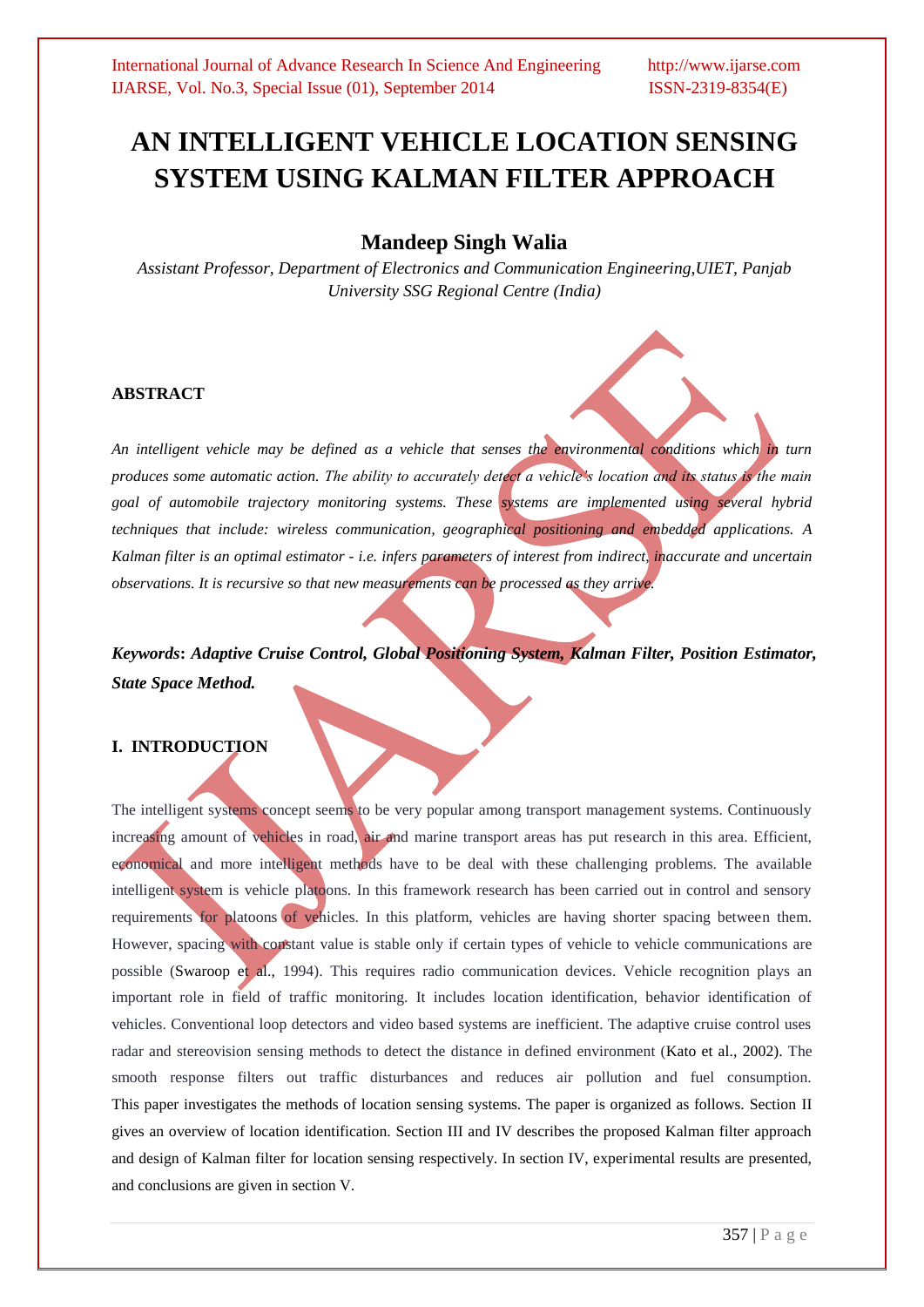### **II. LOCATION SENSING SYSTEMS**

Positioning systems determine the location of a person or an object either relative to a known position or within a coordinate system (G. M. Djuknic and R. E. Richton, 2001). In the last few decades, various positioning systems have been motivated by demand and have been developed. The comparison of different position estimators are shown in Table 1.

| Estimator   | Advantages                      | Disadvantages                     |
|-------------|---------------------------------|-----------------------------------|
| ML          | <b>High Accuracy</b>            | Global solution is not guaranteed |
|             |                                 | Noise statistics are needed       |
| <b>LLS</b>  | Global solution is guaranteed   | Low Accuracy                      |
|             | Noise statistics are not needed |                                   |
| <b>NLS</b>  | <b>High Accuracy</b>            | Global solution is not guaranteed |
|             | Noise statistics are not needed |                                   |
| <b>WLLS</b> | Global solution is guaranteed   | Noise statistics are needed       |
|             | High Accuracy can be achieved   |                                   |
|             |                                 |                                   |

**TABLE 1: Comparison of Different Position Estimators**

Some of the applications of positioning systems include (but are not limited to) law enforcement, security, road safety, tracking personnel, vehicles, and other assets, situation awareness, and mobile ad hoc networks. As shown in Fig. 1 positioning systems can be classified into two categories as global positioning and local positioning. Global positioning systems (GPS) allow each mobile to find its own position on the globe. A local positioning system (LPS) is a relative positioning system and can be classified into self - and remote positioning. Self - positioning systems allow each person or object to find its own position with respect to a static point at any given time and location. An example of these systems is the inertial navigation system (INS). Remote positioning systems allow each node to find the relative position of other nodes located in its coverage area. Here, nodes can be static or dynamic. Remote positioning systems themselves are divided into active target remote positioning and passive target remote positioning.



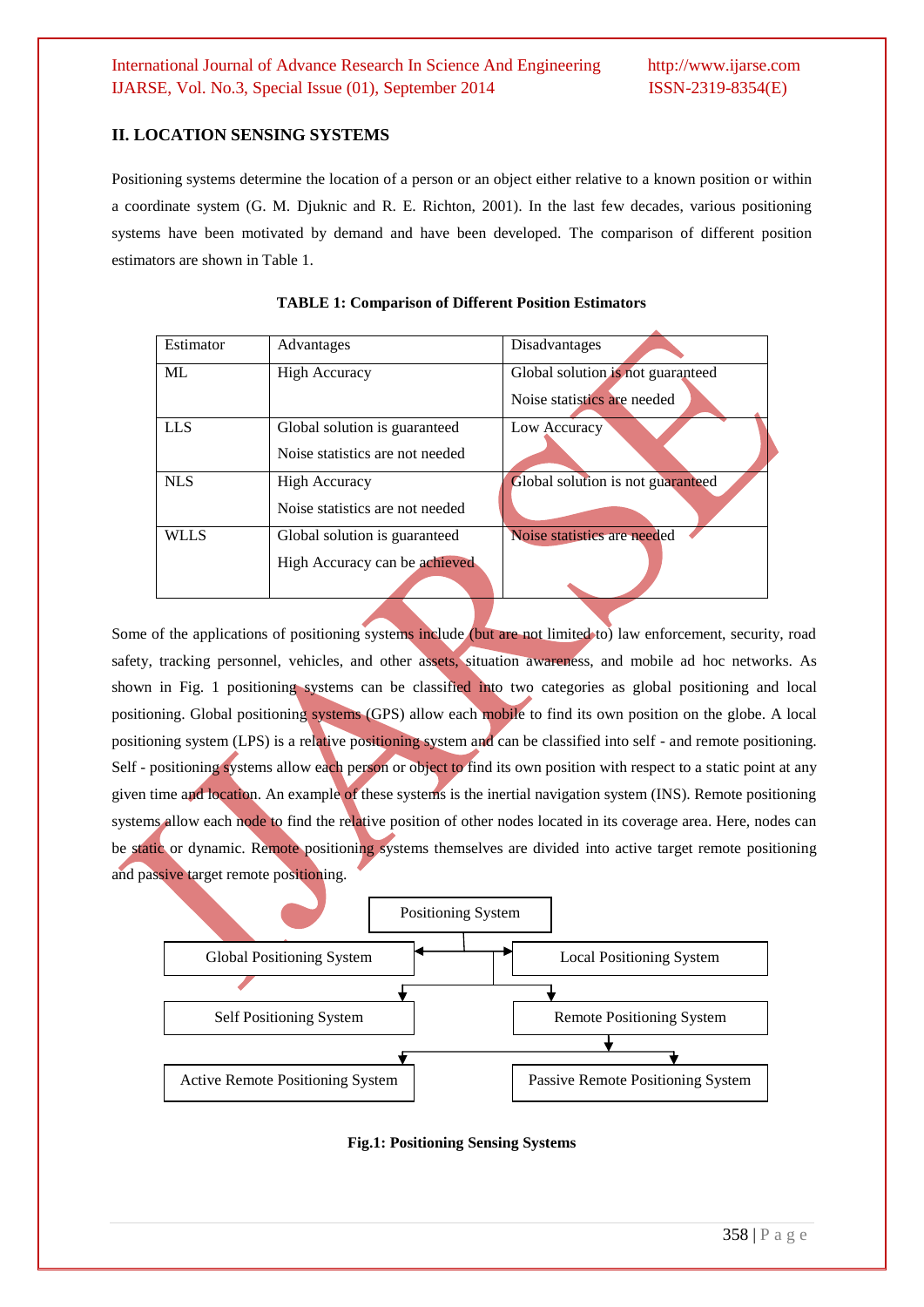Location based technologies have been used for a number of years. However, advances in wireless technologies in location based technologies. It is possible to open a range of applications. The global positioning system finds the position of objects which are stationary or moving. Tracking systems have central processor that monitors the location of objects (B.T. Fang, 1986). The performance of location sensing system is dominated by its accuracy as a measure of systems expected error in terms of distance, Precision as a measure of expectation of location within the accuracy and Latency as a measure of how long it takes for a system to produce an estimate for a single location.

An analytical solution is the straightforward method to determine the position. It involves using a series of functions. The new expression used to calculate estimates the position. Measurement error is results from noise effects of the system due to analytical solutions. Suppose there is a mathematical model and to understand its behavior and to find a solution to the set of equations. The best is the use calculus, trigonometry, and other math techniques to write down the solution. Now the model will behave under any circumstances can be found. This is called the analytic solution, because analysis is used to figure it out. It is also referred to as a closed form solution.

Numerical solutions are iterative algorithms provided solutions where analytical solutions not exist. For more complex models, the math becomes much too complicated. Then numerical methods are used of solving the equations, such as the [Runge-Kutta method.](http://www.myphysicslab.com/runge_kutta.html) For a differential equation that describes behaviour over time, the numerical method starts with the initial values of the variables, and then uses the equations to figure out the changes in these variables over a very brief time period. It's only an approximation, but it can be a very good approximation under certain circumstances. It start with some initial information about variable x of  $f(x) - g(x)$  $= 0$ . The problem of solving x is called as root finding as the solutions for roots, or zeros. It includes the bisection method and Newton Raphson Method. But, these solutions are not applicable for measurement error. Error minimization algorithm works by minimizing the difference between real world observations and predicted values of model equations which are called as errors or residuals. Errors are due to interference and instrumental noises. It finds the solution with lowest minimization error and it gives the optimal solution for the given data. Thus error minimization is also called as optimization algorithms. Simulated annealing and Particle Swarm Optimization called as stochastic algorithms can be used where the derivative of the error function is difficult for error minimization. This technique is used in real time position sensing. But, error minimization techniques are resource hungry for location sensing systems (S. Kirkpatrick, C. D. Gelatt, M. P. Vecchi, 1983). State space methods can be used to estimate the state of deterministic systems including physical processes like swing of pendulum or level of liquid. In location sensing, the position and movement of moving vehicle or object are considered (R. E. Kalman, 1960). States are a set of parameters that describe the instantaneous condition of a process at a set point of time. These methods predict the current state using model and the previous states and then corrects the predicted current measurements. These are also called as recursive time domain filters as they use temporal models. The feedback is based upon Markov assumptions. It is possible to provide estimates in real time environment as state space methods do not required storing long histories of states.

### **III. KALMAN FILTER APPROACH FOR VEHICLE LOCATION SENSING**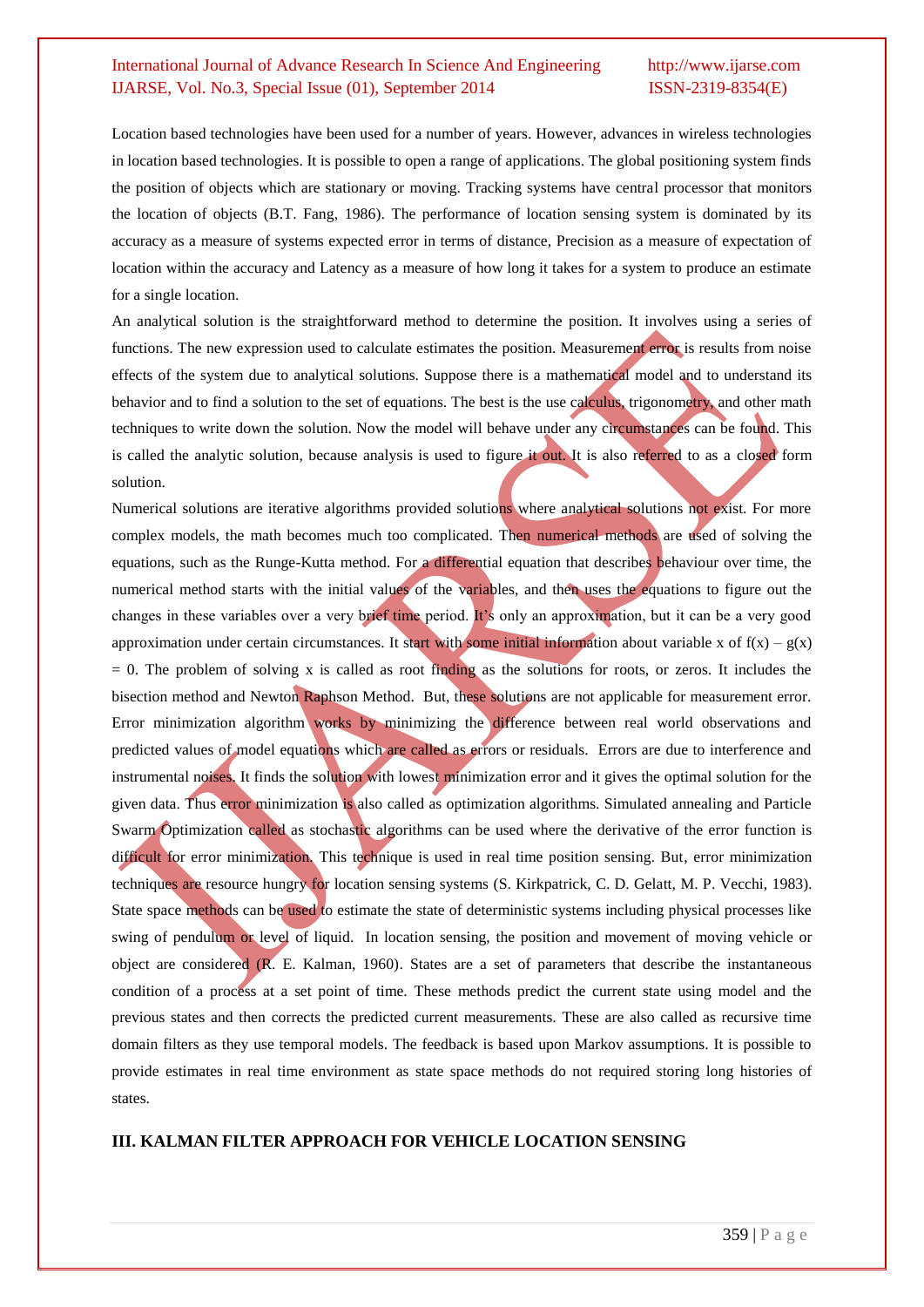A Kalman filter is an optimal estimator which infers parameters of interest from indirect, inaccurate and uncertain observations. It is recursive so that new measurements can be processed as they arrive as batch processing where all data must be present. Kalman filter is one of the most popular state space algorithms (C.K. Chui and G. Chen, 1987). It is an efficient algorithm used in real time navigation and positioning systems. Since the time of its introduction, the Kalman filter has been the subject of extensive research and application, particularly in the area of target tracking. This is likely due in large part to advances in digital computing that made the use of the filter practical, but also to the relative simplicity and robust nature of the filter itself. As a fruitful application for state estimation, the problem of tracking a moving object from radar measurements has received a great deal of attention in the literature. However a number of problems are still open, and reducing computational requirements, while achieving some desired tracking performance is another important issue in many practical applications.

The kalman filter is an implementation of Bayes' rule that is a way of updating the stochastic properties of the system for given input. Usually a Cartesian coordinate system is well suited to describe the target dynamics since the dynamic equations are often linear and uncoupled. Within the significant toolbox of mathematical tools that can be used for linear state estimation from noisy sensor observations, one of the most often-used tools in the target tracking field is what is known as the Kalman Filter (Hushino et al., 1996). But, because measurements of the target location are expressed as nonlinear equations in coordinates, the tracking problem is connected with nonlinear estimation. The natural way to generalize the methods applied to linear estimation was to extend the Kalman Filter to nonlinear recursive equations: this classical extended algorithm is called the Extended Kalman Filter. These two algorithms are the foundation of most moving vehicle tracking algorithms, but they have a lot of important flaws that need to be addressed.

The Kalman filter is essentially a set of mathematical equations that implement a predictor-corrector type estimator that is optimal in the sense that it minimizes the estimated error covariance-when some presumed conditions are met. Rarely do the conditions necessary for optimality actually exist, and yet the filter apparently works well for many applications in spite of this situation. The Kalman Filter has made a dramatic impact on linear estimation because of its adaptivity for implementation on a digital computer for on-line estimation and usefulness of the state-space approach. Today, the Kalman Filter is an established technique widely applied in the fields of navigation (Feng, Huifang, et al., 2014), guidance (Gao, Lian Zhou, 2014), aircraft (V. Gavrilets, A. Shterenberg, M.A. Dahleh, E. Feron, 2000), and missile tracking (D. Williams, B. Friedland, J. Richmans, 1983), reentry of space vehicles, etc.

The Kalman Filter is the foundation of our moving vehicle tracking method, because of it's adaptively for implementation on a digital computer for on-line estimation and usefulness of the state-space approach. The statespace equations are decomposed into two parts: the state equation and the measurement equation. The state equations describe the target dynamics and are chosen in order to be linear.

### **IV. DESIGN OF KALMAN FILTER**

Designing a kalman filter to solve the problem of location sensing are known as the state transition and the measurement equations. The state transition equation known as the difference equation, describes the evolution of the process over time. It predicts the state changes between measurements. This equation models the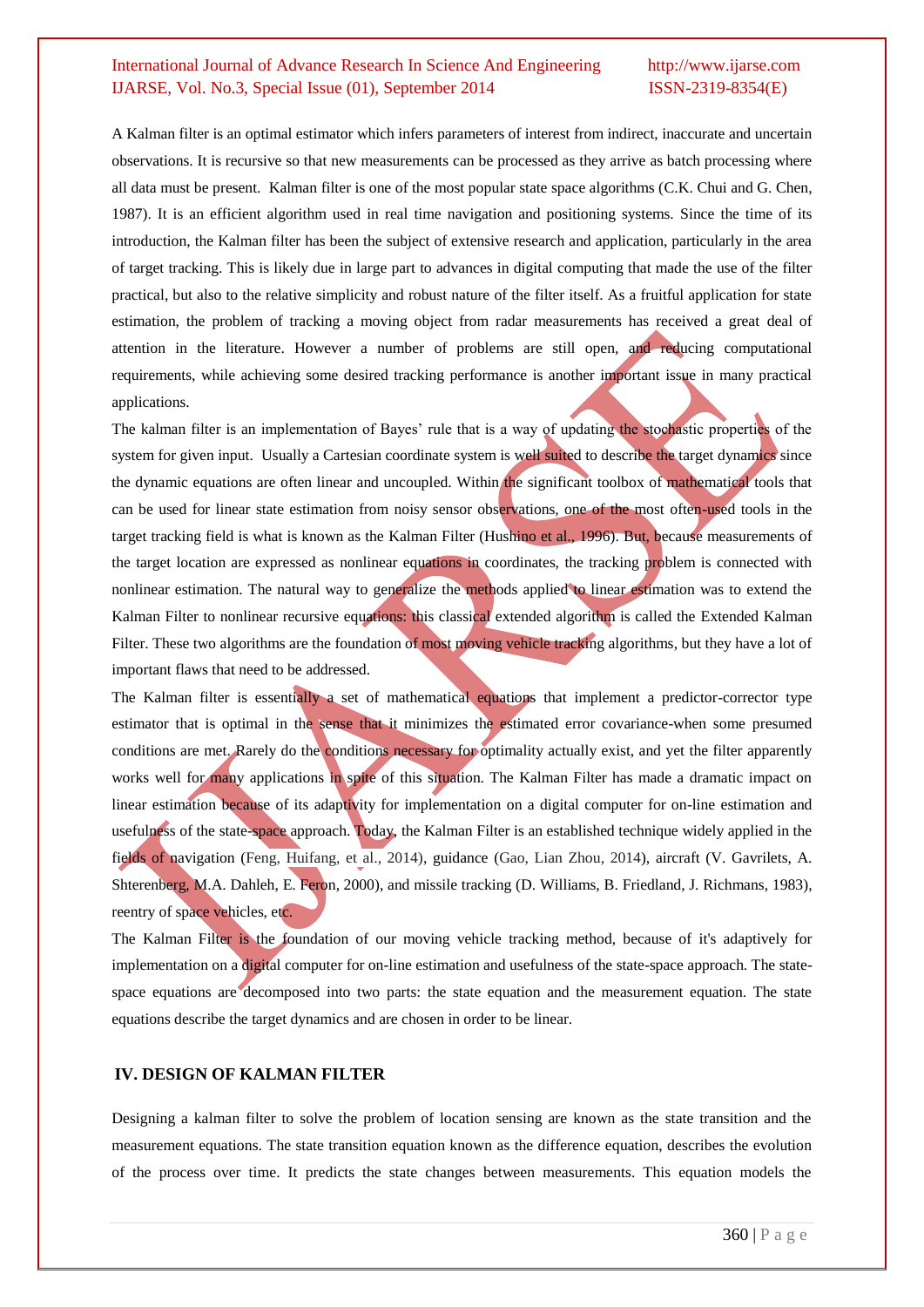dynamics of the object being positioned and will be different for different systems. The state transition equation is in the form:

$$
\tilde{X}_k = A_K X_{K-1} + w \tag{1}
$$

where  $A_K$  is state transition matrix to calculate prediction for the current state vector  $\hat{X}_k$  and  $X_{K-1}$  is the previous state vector.  $A_K$  is an NXN matrix.  $W_{k-1}$  is the normally distributed noise. The measurement equation allows the filter to predict measurements. The general form of measurement equation for position sensing is as:

$$
\hat{Z}_k = H_k \hat{X}_k + v_{k-1} \tag{2}
$$

where  $\hat{Z}_k$  is the state prediction by the measurement sensitivity matrix  $H_k$ .  $H_k$  is an MXN matrix with M as measurements in number.  $v_{k-1}$  is the normally distributed measurement noise. The difference of  $Z_k - \hat{Z}_k$  is the measurement residual. Firstly, integrate the measurements. Then, the Kalman filter predicts the confidence in the given state. It is measure of how accurately the filter estimates the state vector as:

$$
\hat{P}_k = A_k P_{k-1} A_k^T + Q_k \tag{3}
$$

where  $P_k$  is known as the apriori estimate of the covariance.  $Q_k$  is the covariance matrix for the noise w. It is added with the effect of decreasing the confidence in the state. The Kalman filter then calculates the Kalman gain matrix K which is a weighting factor to optimally integrate the measurements:

$$
Y_k = \left(H_k \hat{P}_k H_k^T + \hat{R}_k\right)^{-1} \tag{4}
$$

where  $Y_k$  is the information matrix to incorporate the weight of the measurement noise by the addition of the measurement covariance  $R_k$ .  $R_k$  is the covariance of the zero mean noise v.

$$
K_k = \hat{P}_k W_k^T Y_k \tag{5}
$$

where  $K_k$  represents the Kalman gain with multiplication of information matrix, measurement sensitivity matrix and a priori system covariance. The factor determines how the measurements will influence the state to detect or reject outlying measurements by:

$$
\hat{z}_k = H_k \hat{x}_k \tag{6}
$$

Finally, the Kalman filter integrates the measurement with the state:

$$
x_k = \hat{x}_k + K_k (z_k - \hat{z}_k) \tag{7}
$$

The filter uses the Kalman gain to update the current system covariance:

$$
P_k = (I - K_k H_k) \hat{P}_k \tag{8}
$$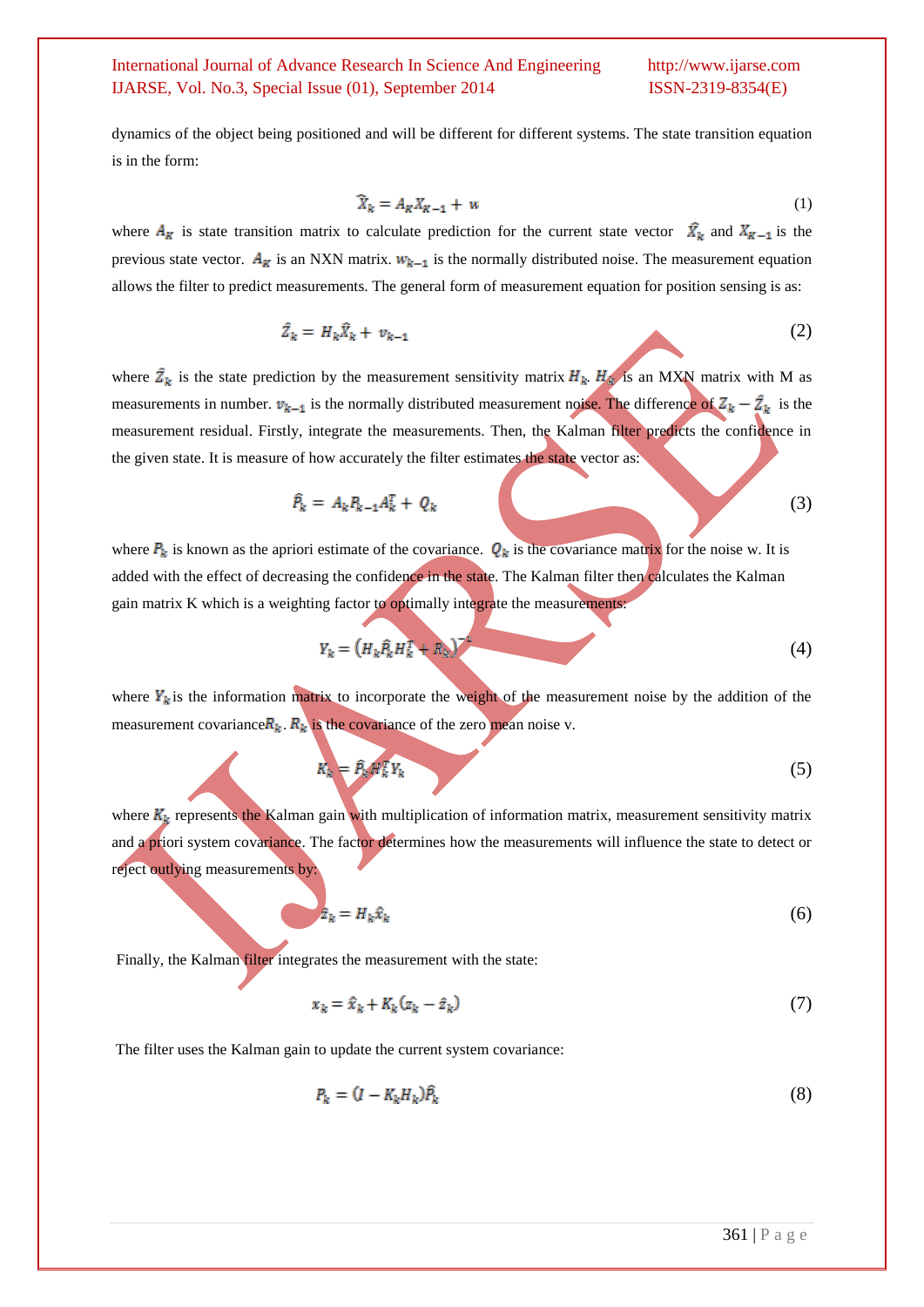where I is the identity matrix. The system covariance first expands with the passage of time and the contracts as the observation is integrated. For non-linear systems, more general representation is used. For example, the process equation relates the previous state to the current state:

$$
\hat{x}_k = f \tag{9}
$$

The measurement equation relating the state of measurements as:

$$
\hat{z}_k = h(\hat{x}_k, v_{k-1})
$$
\n(10)

One such non linear Kalman filter is the extended Kalman filter (S.J. Julier, J.K. Unlmann, H.F. Durrant, 1995). It used first order Taylor series approximation to the process and measurement equations. Another, nonlinear Kalman filter is unscented Kalman filter (J.J. Laviala, 2003). It performs the sampled representations of mean and covariance through f ( ) and h ( ). It is easy to implement and more accurately models non-linear transformations.

### **V. EXPERIMENTAL RESULTS**

The vehicle is initially located at the point  $x = 0$  and moves along the X axis with velocity varying around a constant speed 10m/sec. The motion of the vehicle can be described by a set of differential equations:-

$$
\dot{x}_1 = x_2, x_1(0) = 0 \tag{11}
$$

$$
x_2 = w, x_2(0) = 10, w \sim N(0, (0.3^2)
$$
 (12)

where  $x_1$  is the position and  $x_2$  is the velocity, w the process noise due to road conditions, wind etc.

Problem: Using the position measurement to estimate actual velocity. The position of the vehicle is measured at every  $dt = 0.1$  seconds. But, because of imperfect aperture, weather etc., the measurements are noisy, so the instantaneous velocity, derived from 2 consecutive position measurements (remember, we measure only position) is inaccurate. The Kalman filter is an accurate and smooth estimate for the velocity in order to predict train's position in the future. The state space equation after discretisation with sampling time dt and the measurement model as:-

$$
x_{k=1} = \phi_{x_k} + w_k, \qquad \phi = e^{A \Delta t}
$$

$$
A = [0 1; 0 0], w_k \ N(0, Q) \qquad Q = [0 0; 0 1]
$$
 (13)

$$
y_{k=1} = [1 \ 0]x_{k+1} + v_k, v_k \sim N(0,1) \tag{14}
$$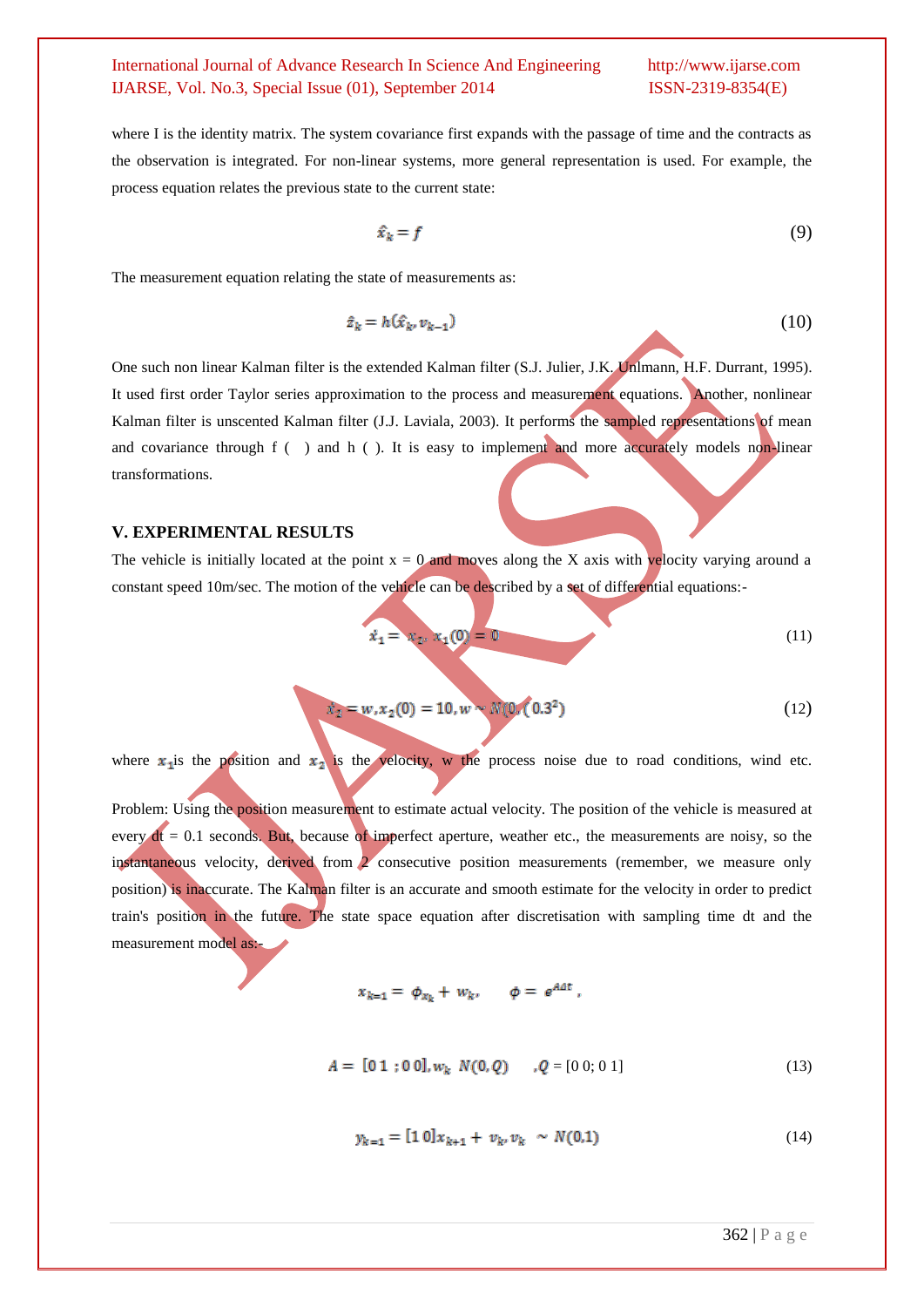Fig. 2 shows the position and velocity estimation results with Kalman estimated displacement and Kalman estimated velocity respectively. The key idea is to consider the accelerations not as inputs to the system, but as states, in the model. Besides, in that model, the accelerations are modeled as a weighted sum of the previous accelerations. A linear fitting is recursively performed using an LMS algorithm. The computed model (state transition matrix, state error covariance matrix) is then used in a classic Kalman filter that has the vehicle position and several accelerations as its outputs.



**Fig. 2: Position and Velocity Estimation with Kalman Estimated Displacement and Velocity**

# **VI. CONCLUSION AND FUTURE SCOPE**

In order for the Kalman Filters to be applicable, the assumption that the random variables have Gaussian probability distributions is used. We then consider that, after they propagate through the nonlinear functions, they are still Gaussian. Even if the approximation is accurate to at least the second order with the Unscented Transformation, the assumption is still wrong. To avoid those assumptions in the target tracking problem, the particle filter can be used. The Particle Filter is a sequential Monte Carlo based method that allows for a complete representation of the state distribution, using sequential importance sampling and resampling. It makes no assumption on the form of the probability densities in question, i.e. full nonlinear, non-Gaussian estimation. Nevertheless, the implementation of the Particle Filter is not yet very efficient. Research needs to be done in order for this algorithm to be implemented in hardware, and eventually be used in target tracking purposes.

### **REFERENCES**

[1] Swaroop, D., Hedrick, K., Chien, C., and Loannou, P., Comparison of spacing and headway control laws for automatically controlled vehicles, Vehicle Syst. Dyn., 23, 1994, 597-625.